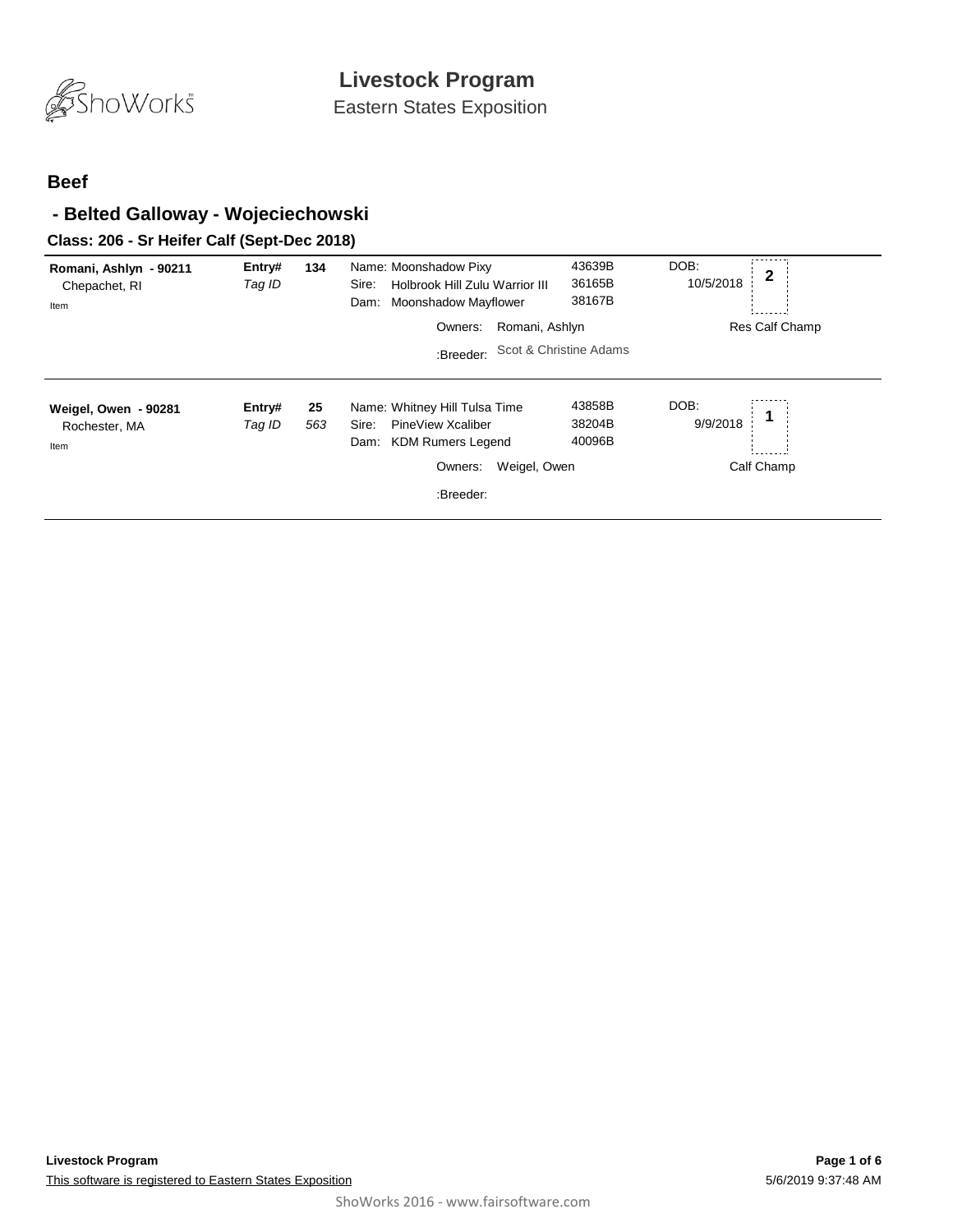

Eastern States Exposition

#### **Class: 209 - Summer Yearling (May-Aug 2018)**

| Romani, Sophia - 90217<br>Chepachet, RI<br>Item      | Entry#<br>Tag ID | 127        | Name: Harmony Meadows Tiger Lily<br>Meadowood Xman<br>Sire:<br>Dam: Harmony Meadows Skittles             | 43554B<br>33650B<br>37361B                                                               | DOB:<br>7/17/2018                 |
|------------------------------------------------------|------------------|------------|----------------------------------------------------------------------------------------------------------|------------------------------------------------------------------------------------------|-----------------------------------|
|                                                      |                  |            | Romani, Sophia<br>Owners:                                                                                |                                                                                          | Res Int Champ                     |
|                                                      |                  |            | :Breeder:                                                                                                | Dan, Kirsten, Sophia, Daniel, Ashlyn Romani                                              |                                   |
| [Team/Company], University of<br>Amherst, MA<br>Item | Entry#<br>Tag ID | 413<br>113 | Name: UMass Wanderer<br>Otokahe Blake<br>Sire:<br>UMass Will-O-the-Whisp<br>Dam:<br>Owners:<br>:Breeder: | 44055D<br>37766D<br>39883D<br>University of Massachusetts<br>University of Massachusetts | DOB:<br>$\mathbf{2}$<br>6/12/2018 |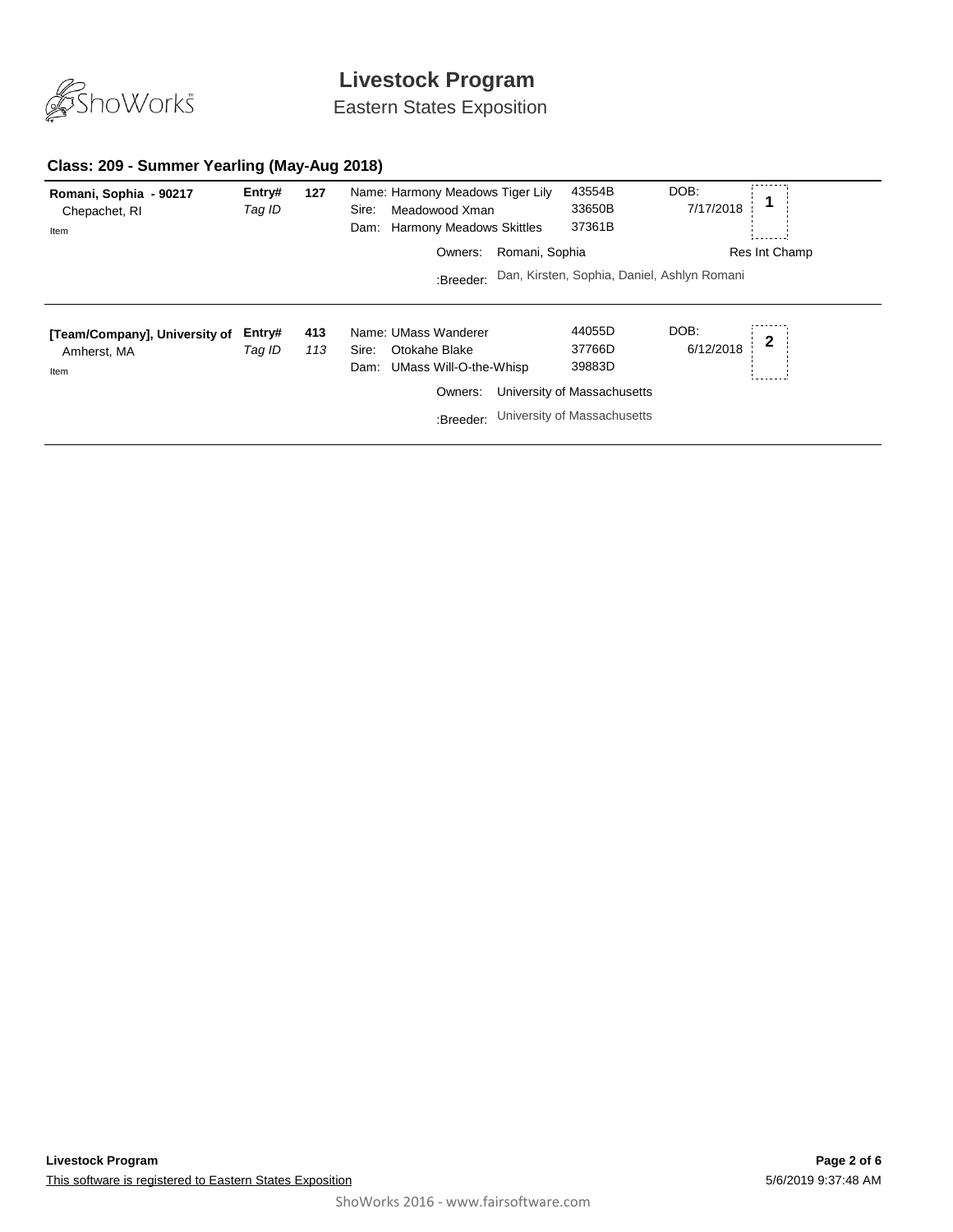

Eastern States Exposition

#### **Class: 212 - Spring Yearling (Mar-Apr 2018)**

| Oatley, Fallon - 3702<br>West Greenwich, RI<br>Item | Entry# | 323 | Name: PCSC Step'n Stare 10F<br>Tag ID PCS 10F Sire: HCS Astaire<br>Dam: PCSC Step Aside 5A |                         | 43421B<br>37489B<br>36320B | DOB:<br>3/6/2018 |                   |
|-----------------------------------------------------|--------|-----|--------------------------------------------------------------------------------------------|-------------------------|----------------------------|------------------|-------------------|
|                                                     |        |     |                                                                                            | Owners: Oatley, Fallon  |                            |                  | Int & Grand Champ |
|                                                     |        |     |                                                                                            | :Breeder: Matt Thurston |                            |                  |                   |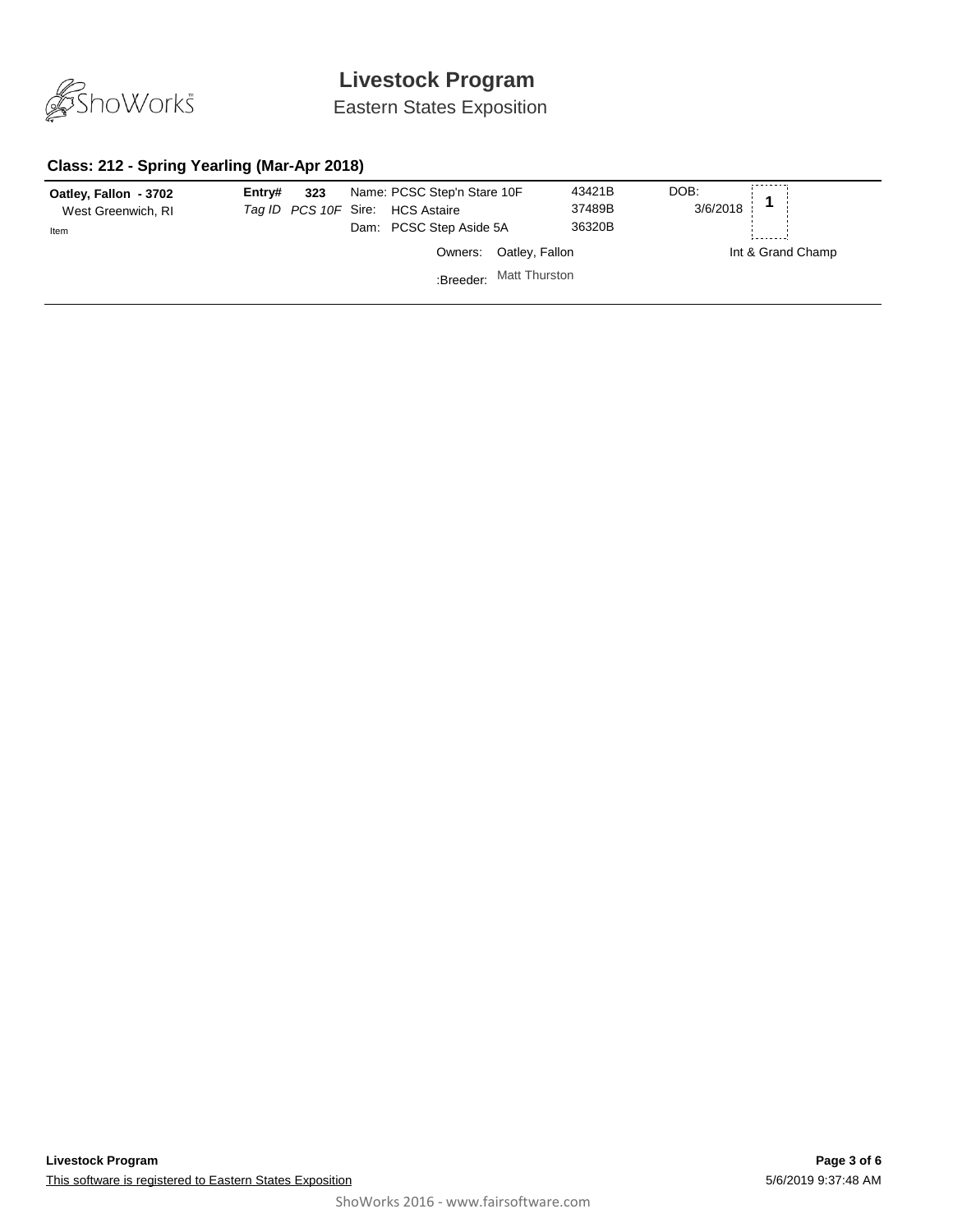

Eastern States Exposition

#### **Class: 216 - Sr Yearling (Sept-Dec 2017)**

| Oatley, Olivia - 2148<br>Wolfeboro, NH<br>Item | Entry#<br>Taq ID | 698<br>386 | Name: Oatleys Farm Forsynthia<br>Driftwood Sonic<br>Sire:<br>Dam: Spurwink Magnolia | 42124B<br>34628B<br>19908B | DOB:<br>9/8/2017 |
|------------------------------------------------|------------------|------------|-------------------------------------------------------------------------------------|----------------------------|------------------|
|                                                |                  |            | Oatley, Olivia<br>Owners:                                                           |                            | Res Sr Champ     |
|                                                |                  |            | :Breeder:                                                                           |                            |                  |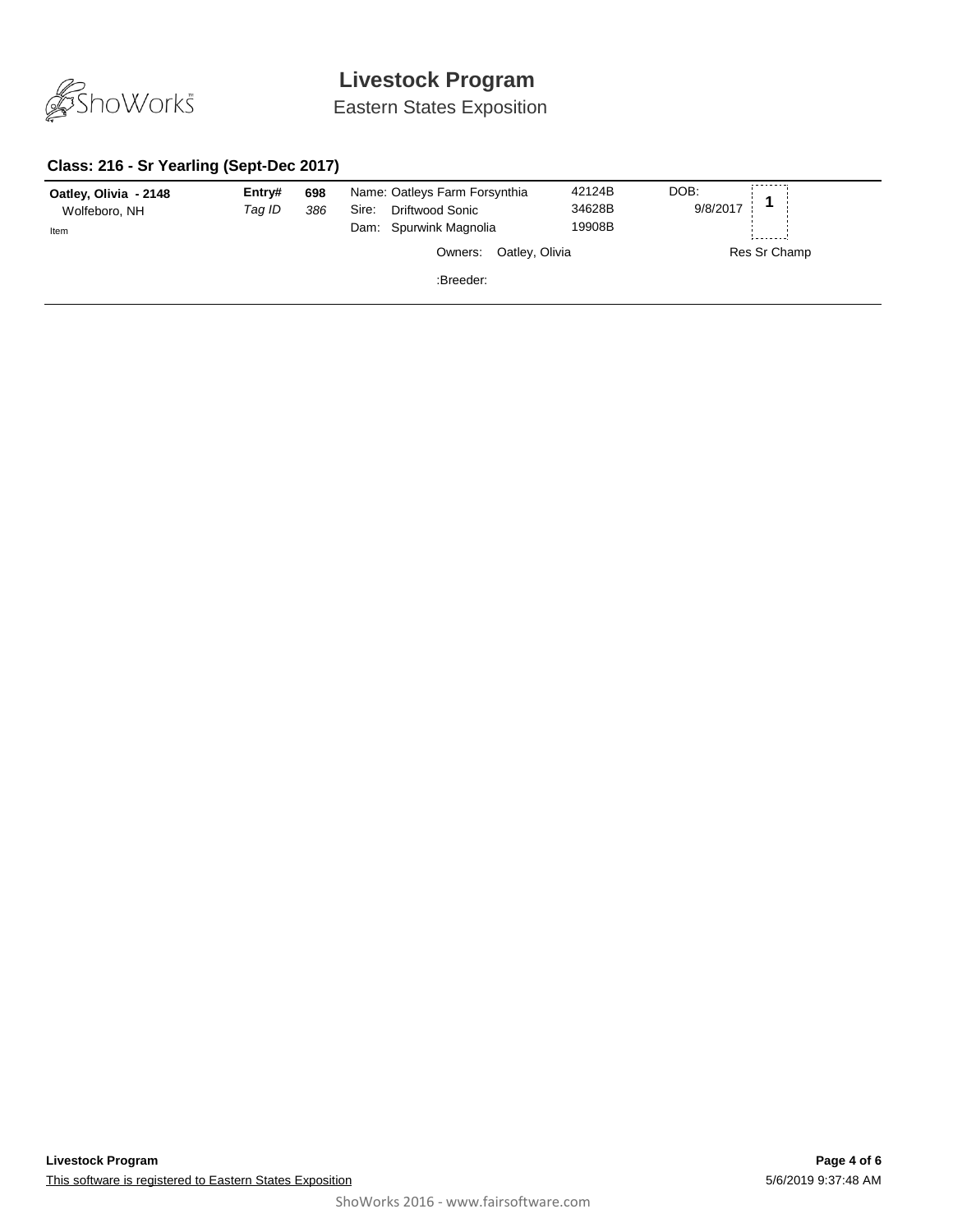

Eastern States Exposition

#### **Class: 217 - Two Year Old (Jan-Aug 2017)**

| [Team/Company], University of<br>Amherst, MA<br>Item | Entry#<br>Tag ID | 412<br>119 | Name: UMass Mimosa<br><b>Ridgeview Miles</b><br>Sire:<br><b>UMass Martini</b><br>Dam:                      | 42739B<br>8575R<br>A38036B                  | DOB:<br>7/17/2017    |
|------------------------------------------------------|------------------|------------|------------------------------------------------------------------------------------------------------------|---------------------------------------------|----------------------|
|                                                      |                  |            | Owners:                                                                                                    | University of Massachusetts                 |                      |
|                                                      |                  |            | :Breeder:                                                                                                  | University of Massachusetts                 |                      |
| Romani, Sophia - 90217<br>Chepachet, RI<br>Item      | Entry#<br>Tag ID | 125        | Name: Harmony Meadows Olympia<br><b>Driftwood Sonic</b><br>Sire:<br>Dam: Harmony Meadows Peppermint 37363B | 41711B<br>34628B                            | DOB:<br>3/27/2017    |
|                                                      |                  |            | Owners:                                                                                                    | Romani, Sophia                              | Sr & Res Grand Champ |
|                                                      |                  |            | :Breeder:                                                                                                  | Dan, Kirsten, Sophia, Daniel, Ashlyn Romani |                      |